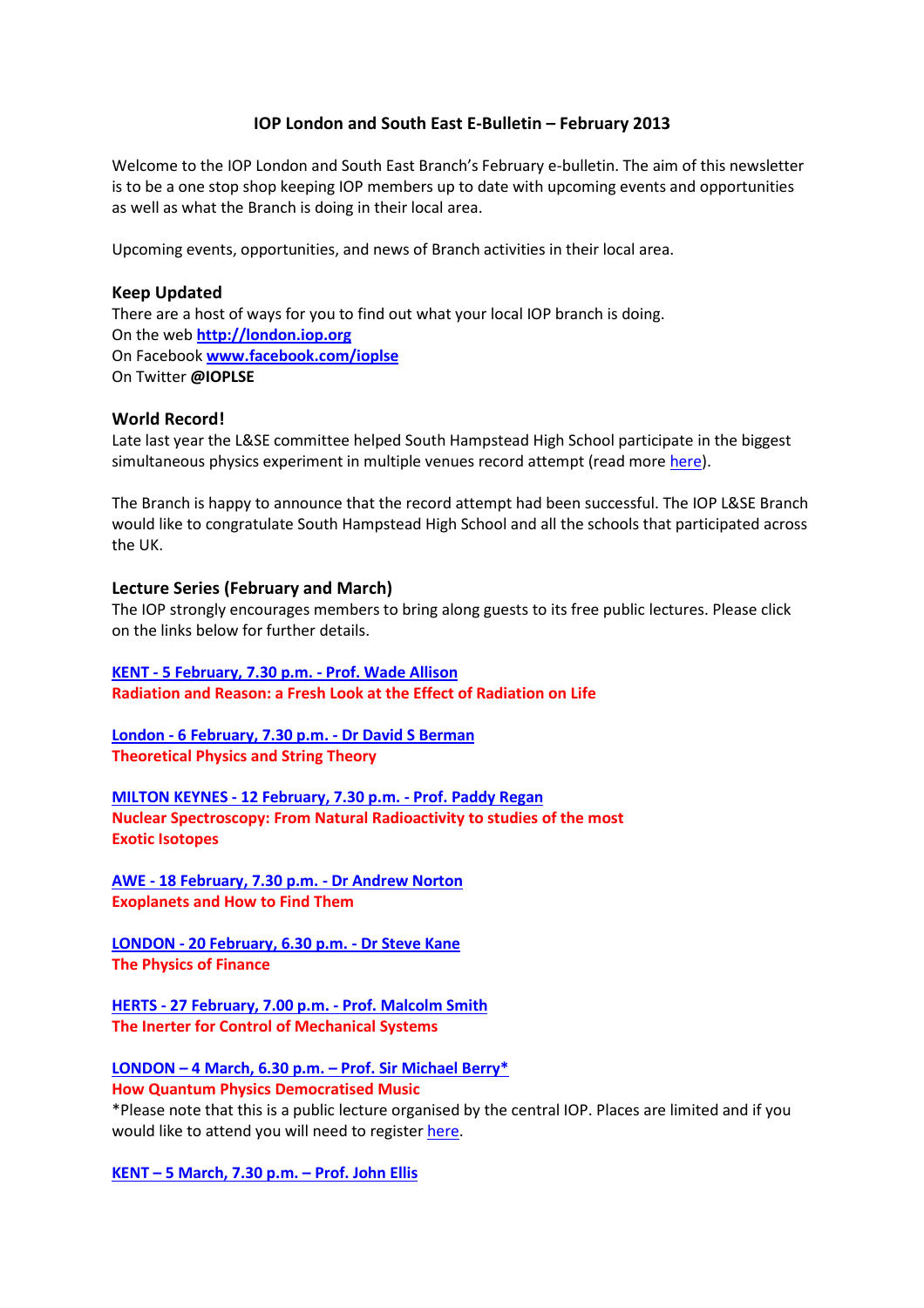#### The Higgs boson and beyond

LONDON – 6 March, 6.30 p.m. – Dr Edwin Aird Radiotherapy: the Invisible Life Saver

MILTON KEYNES – 12 March, 7.30p.m. – Prof. Jonathan Butterworth The Large Hadron Collider: Latest News from the Energy Frontier

KENT – 19 March, 7.30 p.m. – Prof. Seb Oliver Smoke Signals from the Distant Universe – joint meeting with SEKAS

LONDON – 20 March, 6.30 p.m. – Dr Gregory Wurtz The Optics of Very Small Stuff

HERTS – 27 March, 7.00 p.m. – Dr Stuart Clark The Day Without Yesterday

Full details of the above events and others can be found on the London and South East Branch Public Lectures Leaflet January to June 2013 here.

### Volunteering Opportunities

Volunteers play a vital role at the Institute of Physics –raising awareness about the importance of physics and inspiring the next generation of physicists. Without this help the IOP would have to limit the number of events and projects it gets involved in.

If you would like to become a volunteer for the IOP L&SE Branch then please email lee.crouch@iop.org with "volunteer" in the subject of your email. You will then be contacted when volunteering opportunities arise in your area.

For upcoming one-off volunteering opportunities please see below:

### The Challoner's Careers Fair

On Tuesday 26th March 2013 from 4pm until 8pm, Dr Challoner's Grammar School will be holding its fourth careers fair. This is an extremely popular and successful event open to over a 1000 students aged 14 and upwards.

If you work in a **physics-based industry** and are available to talk to the students about your job then please contact lee.crouch@iop.org for further details with "The Challoner's Careers Fair" in the subject of your email.

#### Lab in a Lorry comes to Somerset - January to March 2013 - www.labinalorry.org.uk

Lab in a Lorry is an interactive mobile laboratory, which gives young people (11–14 year olds) the opportunity to explore science through open-ended experiments. Volunteers guide the students through the experiments (optoelectronics and medicine, sound and resonance, light scattering and colours, oil and viscous liquids) and make sure everyone gets involved through hands-on experience.

The lorry will be touring Somerset throughout the start of 2013 with numerous dates available, so if you're in the area why not help out? For further details contact james.bamford@iop.org.

### L&SE Branch Newsletter